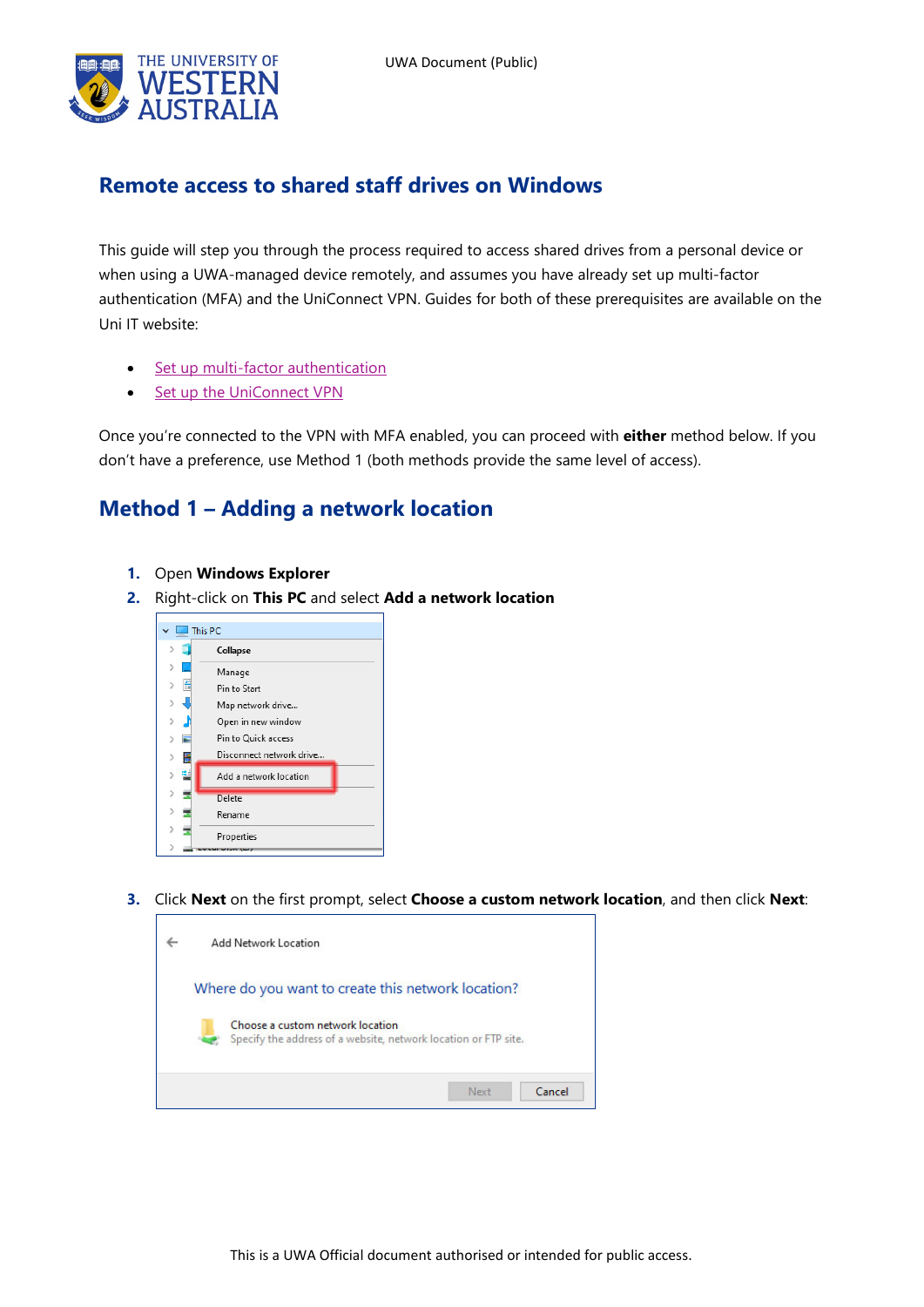- **4.** Type in the server address depending on the drive you wish to connect to, and then click **Next**:
	- **For IRDS**, enter **\\drive.irds.uwa.edu.au\sharename** Replace **sharename** with the name of your IRDS share
	- **For H-drive**, enter **\\uniwa.uwa.edu.au\userhome\staffx\staffnumber** *Replace x with the last digit of your staff number, and replace staffnumber with your full staff number. E.g., if your staff number was 00012345, then the full address would be: \\uniwa.uwa.edu.au\userhome\staff5\00012345*
	- **For S-drive**, enter **\\uniwa.uwa.edu.au\data\staffdata**

| <b>Add Network Location</b>                                                                 |
|---------------------------------------------------------------------------------------------|
| Specify the location of your website                                                        |
| Type the address of the website, FTP site or network location that this shortcut will open. |
| Internet or network address:                                                                |
| \\drive.irds.uwa.edu.au\sharename<br>Browse<br>$\checkmark$                                 |
| <b>View examples</b>                                                                        |
| Cancel<br><b>Next</b>                                                                       |

**5.** Give the drive a simple name, then click **Next** and **Finish**:



**6.** Your drive will be listed under **Network Locations** on **This PC**:

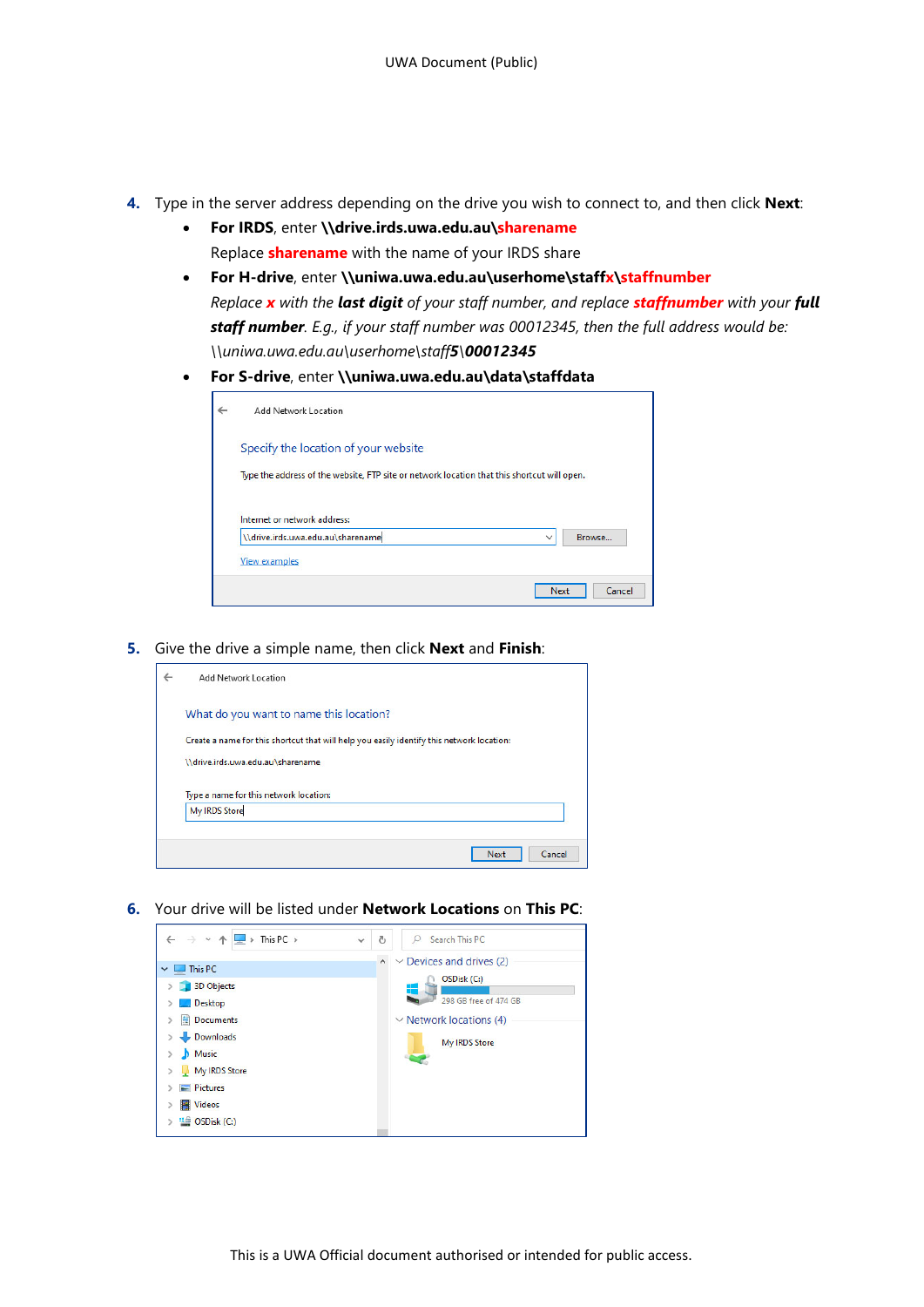## **Method 2 – Map a network drive**

- **1.** Open **Windows Explorer**
- **2.** Right-click on **This PC** and select **Map network drive**:



- **3.** Select a **Drive letter** (any is fine), enable **Reconnect at sign-in**, and type in the server address depending on the drive you wish to connect to:
	- **For IRDS**, enter **\\drive.irds.uwa.edu.au\sharename** Replace **sharename** with the name of your IRDS share
	- **For H-drive**, enter **\\uniwa.uwa.edu.au\userhome\staffx\staffnumber** *Replace x with the last digit of your staff number, and replace staffnumber with your full staff number. E.g., if your staff number was 00012345, then the full address would be: [\\uniwa.uwa.edu.au\userhome\staff](file://uniwa.uwa.edu.au/userhome/staff5/00012345)5\00012345*
	- **For S-drive**, enter **[\\uniwa.uwa.edu.au\data\staffdata](file://uniwa.uwa.edu.au/data/staffdata)**

|                                                                                         | Map Network Drive                                                           |  |  |  |
|-----------------------------------------------------------------------------------------|-----------------------------------------------------------------------------|--|--|--|
|                                                                                         | What network folder would you like to map?                                  |  |  |  |
| Specify the drive letter for the connection and the folder that you want to connect to: |                                                                             |  |  |  |
| Drive:                                                                                  | Υ:                                                                          |  |  |  |
| Folder:                                                                                 | \\drive.irds.uwa.edu.au\sharename<br>Browse<br>$\checkmark$                 |  |  |  |
|                                                                                         | Example: \\server\share                                                     |  |  |  |
|                                                                                         | Reconnect at sign-in                                                        |  |  |  |
|                                                                                         | Connect using different credentials                                         |  |  |  |
|                                                                                         | Connect to a website that you can use to store your documents and pictures. |  |  |  |
|                                                                                         | Finish<br>Cancel                                                            |  |  |  |